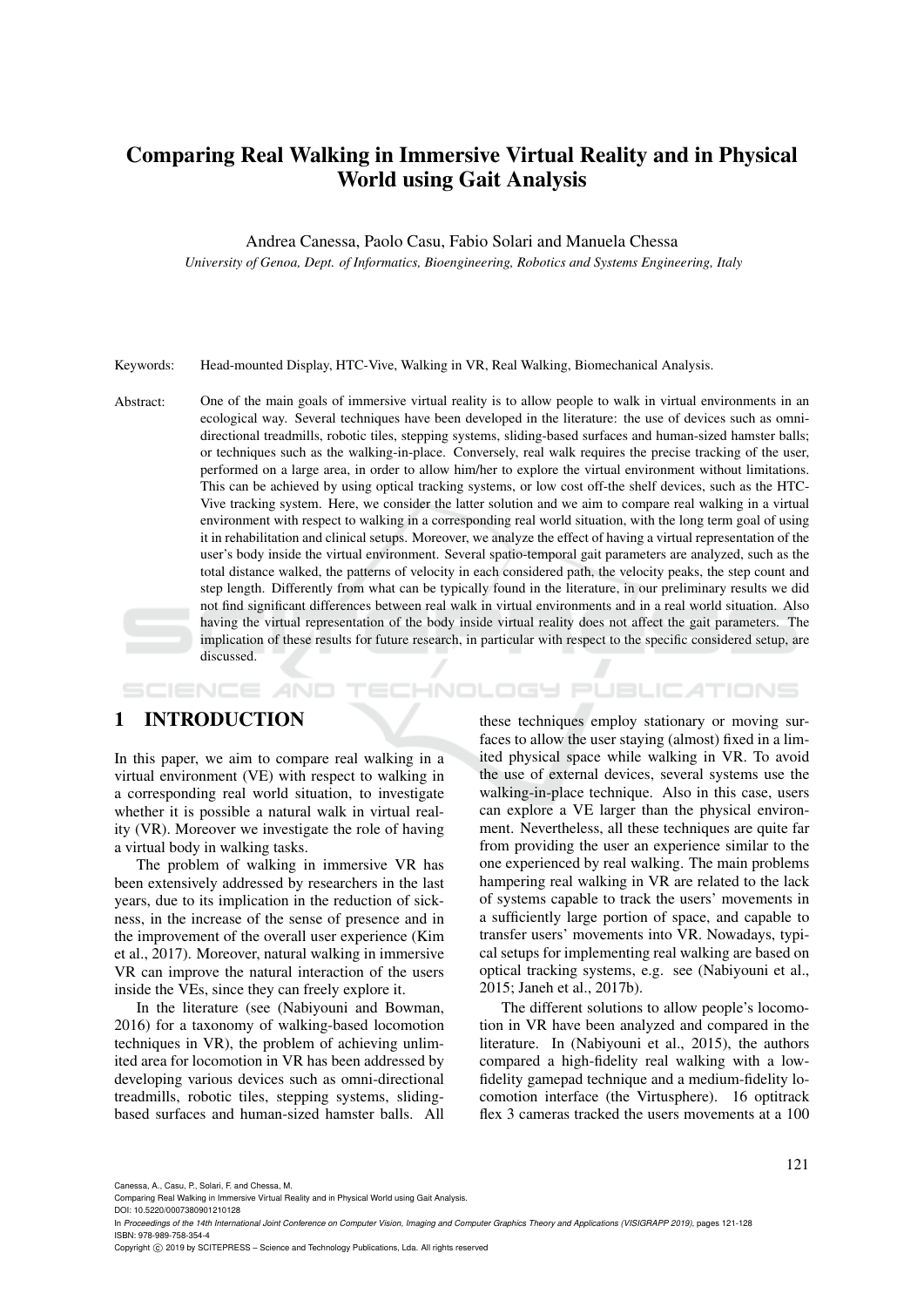Hz sampling frequency. As a result, in line with the McMahan hypothesis (McMahan et al., 2012), the use of the virtusphere (medium-fidelity) produced worst performance than those obtained using the gamepad (low-fidelity).

By considering real walking setups, one of the main issues is the fact that isometric mappings, i.e. replicating the exact amount of movement of the users' head inside the VE, are often misperceived by people walking in VR (Steinicke et al., 2010; Janeh et al., 2017b). In particular, people do not perceive distances in VR as in a corresponding real-world situation. To mitigate the issue, in (Steinicke et al., 2010), translation gains are introduced, though the results presented in (Janeh et al., 2017b) show that further investigations on this aspect are needed. Also the effect of having a virtual representation (i.e. an avatar) inside the VE has been addressed, with respect to depth perception. In (Valkov et al., 2016), the authors presented the results of an evaluation of the users distance perception with different avatar representations, by showing that the anthropometric fidelity of the avatar has stronger effect on the distance perception than a realistic representation.

Several researchers addressed the problem of understanding whether low-cost and off-the-shelf solutions can be valid for scientific purposes, and whether these setups, designed for entertainment purposes, cause undesired effects on the users. As an example, in (Chessa et al., 2016b), the authors investigated the quality of a commercial low-cost VR headset, the Oculus Rift DK2, with respect to the sense of presence (Slater et al., 1994) and the cybersickness. More recently, in (Niehorster et al., 2017), an analysis of the precision and accuracy of the HTC-Vive VR headset is presented. The authors conclude that such a system is maybe affected by some errors due to the fact that a tilting of the reference plane can occur, especially when the sensors loose the tracking. Nevertheless, the quantitative error measures they reported are not significant with respect to the application described in this paper.

We should also take into account that, in the literature, several studies show the relationship among walking in VR and gait instability. In (Hollman et al., 2007), the authors analyzed ten healthy volunteers walking on an instrumented treadmill in a VR environment and a non-VR environment. They showed that subjects walked in the VR environment with increased magnitudes and rates of weight acceptance force and with increased rates of push-off force. The gait deviations reflect a compensatory response to visual stimulation that occurs in the VR environment, suggesting that walking in a VR environment may in-

duce gait instability in healthy subjects. Previoulsy, in (Mohler et al., 2007), the authors showed that gait parameters within a head-mounted display (HMD) VE are different than those in the real world. A person wearing a HMD and backpack walks slower, and takes a shorter stride length than they do in a comparable real world condition. Though comparing walking in VE with respect to walking in real conditions, all these previous works did not consider natural walking, but they addressed the problem by using treadmills. This is probably due to technological constraints, since the possibility of implementing low cost natural walking (yet in a limited space) is a quite recent achievement. A recent paper (Janeh et al., 2017a) consider real walking in immersive VE with an HTC Vive HMD, by comparing the behaviour of adults and younger people. The authors showed that older adults walked very similarly in the real and VE in the pace and phasic domains, which differs from the results found in younger adults. In contrast, the results indicated a different base of support for both groups while walking within a VE and the real world. They also considered non-isometric mappings, and they found in both younger and older adults an increased divergence of gait parameters in all domains correlating with the up- or down-scaled velocity of visual self-motion feedback.

In this paper, we decided to implement and analyze walking by using first-person perspective (i.e. direct mapping between the head position of the user and the virtual camera inside the VE). In particular, we considered a commercial low-cost solution that we used both for the VR setup (i.e. for the tracking of the users' movements, and thus for the implementation of real walking) and also for the gait analyzes. The main goal is to achieve natural walking in a simple setup, affordable by everyone, with the long term aim of using it in rehabilitation and clinical setups. A precise biomechanical analysis of the locomotion in our setup is out of the scope of this paper, and it will be considered in a future work. Indeed, the rationale underlying our contribution is the validation of a lowcost setup, based on the HTC-Vive device, designed for a future clinical use. As an example, individuals with neurodegenerative diseases such as Parkinsons disease, Multiple Sclerosis, dementia syndromes due to the deficits of motor and cognitive functions, typically present gait dysfunctions. Virtual Reality represents an attractive option to investigate, in a controlled way, the locomotor difficulties by replicating the real-life situations when dramatic and potentially dangerous gait problems occur (e.g., walking through a crowded space, crossing the street at the green light or entering an elevator before the door closes). In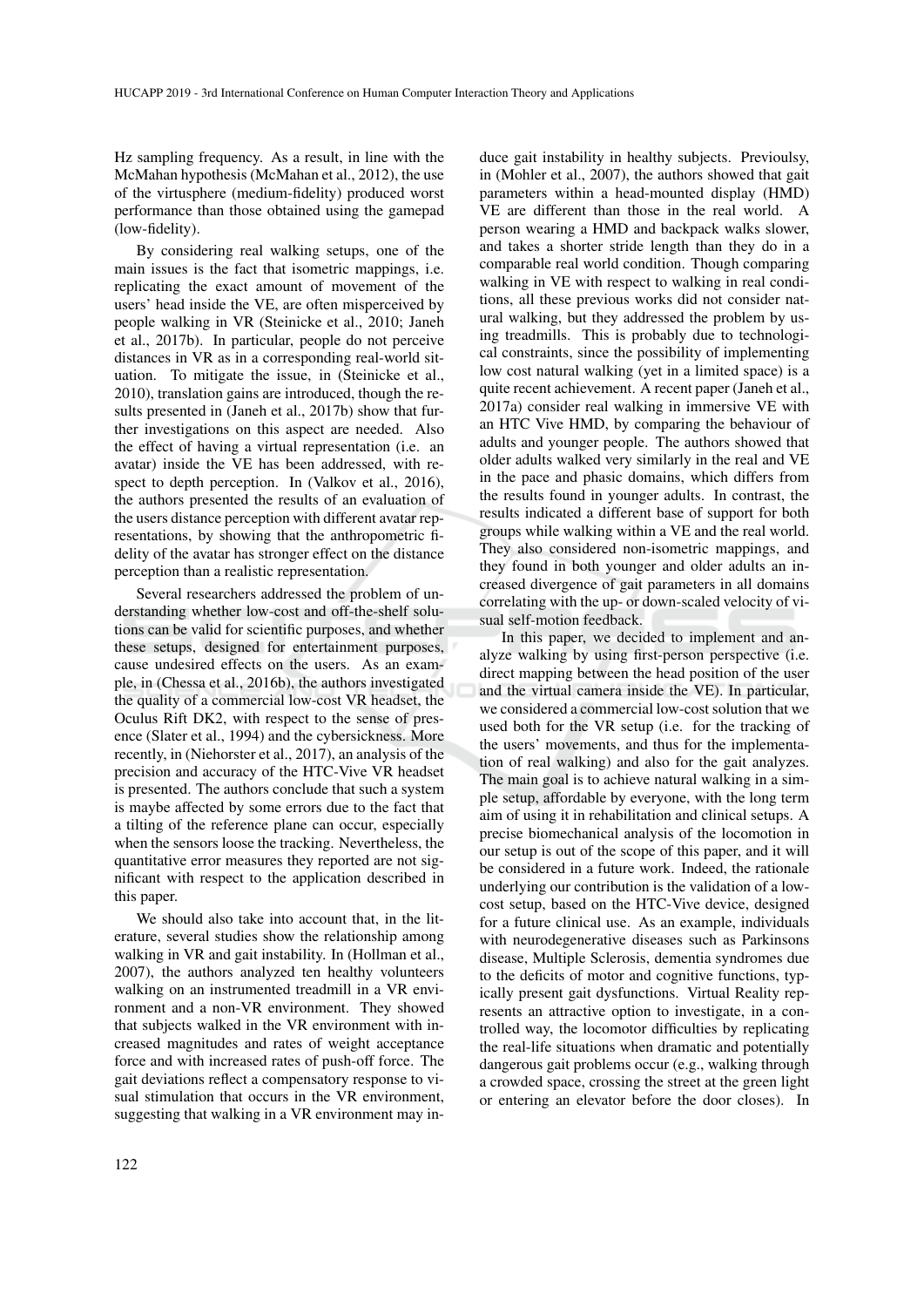particular, there is a great need of a refinement of VR to represent more closely the real-life situations when gait problems occur for a better understanding of this phenomenon and for new and personalized treatments. Our aim is to have an affordable VR system with performances that are well suited to specific clinical protocols based on real walking.

Here, in order to understand how people perceive depth in VR, and the behaviour of walking in an immersive VE, we considered three different conditions: (i) real walking in a VE, without a representation of own body inside VR; (ii) real walking in a VE, with a virtual representation of own body inside VR (in particular an avatar of the users' legs); (iii) walking in a real-world situation, consistent with the VE.

The main original contributions of this paper are:

- the quantitative evaluation of real walking in VR, by analyzing gait parameters. In particular, we will compute and compare the total distance walked by the users, the number of steps to cover a given part of the path, maximum peak velocity, step size, by considering the three described conditions. Moreover, we analyze the velocity profile of walking. It is worth noting that we do not take into consideration translation gains techniques, such as the one proposed by (Steinicke et al., 2010; Janeh et al., 2017b); Interior C. We Constrained Unreliant Conducts and the measure of the them were stated VR, the measure of the them were the them were the them were the them were the them were leads to the measure of the them were leads to
- a comparison between the behavior of users who have not a virtual representation of themselves inside the VE with respect to users who can see an avatar replicating their movements inside the VE (Chessa et al., 2016a; Valkov et al., 2016).

The paper is organized as follows: in Section 2 we describe the setup, the experimental protocol and the gait parameters we consider and analyze; in Section 3 we present and discuss the outcome of the experiments; finally in Section 4 we discuss the possible implications of the obtained results and how to further analyze and improve our setup.

## 2 MATERIALS AND METHODS

#### 2.1 Participants

Eighteen healthy volunteer subjects (10 female and 8 male, median ages 24, range 19-33) participated in this study and completed the experiment. The participants are students or members of our University. All subjects gave written informed consent in accordance with the Declaration of Helsinki. They wore the HTC-Vive head-mounted-display for about 15 min-



Figure 1: Schematic setup of experiment. (Top) The participants view by wearing the HMD. (Bottom) A sketch of the setup representing the position of the base stations, inversion zones and walkway with the dimensions. The reference system is centered on walkway.

to the experimental conditions, wearing their normal clothes. The total time per participant, including pre-questionnaires, instructions, experiment and postquestionnaires, was 30 minutes.

#### 2.2 Experimental Setup **ATIONS**

The experiment has been performed in a laboratory room with a walking free space of  $8m \times 2m$  in size. During the experiment, the room was darkened in order to reduce the participant's perception of the real world while immersed in the VE and not to have any lights that can disturb HTC-Vive infrared-cameras.

The setup has been developed by using Unity 3D: models and animations are taken from free libraries publicly available on the web (e.g., Sketchfab, Turbosquid, Mixamo), and then fitted to our needs. We exactly replicated in VR an existing room and walkway used for biomechanical experimental sessions. In order to allow the subjects to identify real walking space inside the VE, we added a virtual walkway  $(6.4m \times 0.85m)$ . At the end of the walkway two inversion zones (zone 1 and zone 2) highlight where subjects have to make a 180 deg turn and start walking in the opposite direction (Figure 1). Green colored zone represents the start, red colored the end.

The participants wore an HTC-Vive HMD for the stimulus presentation, which is equipped with a AMOLED display with resolution of  $1080 \times 1200$ pixels per eye, a refresh rate of 90 Hz and an approx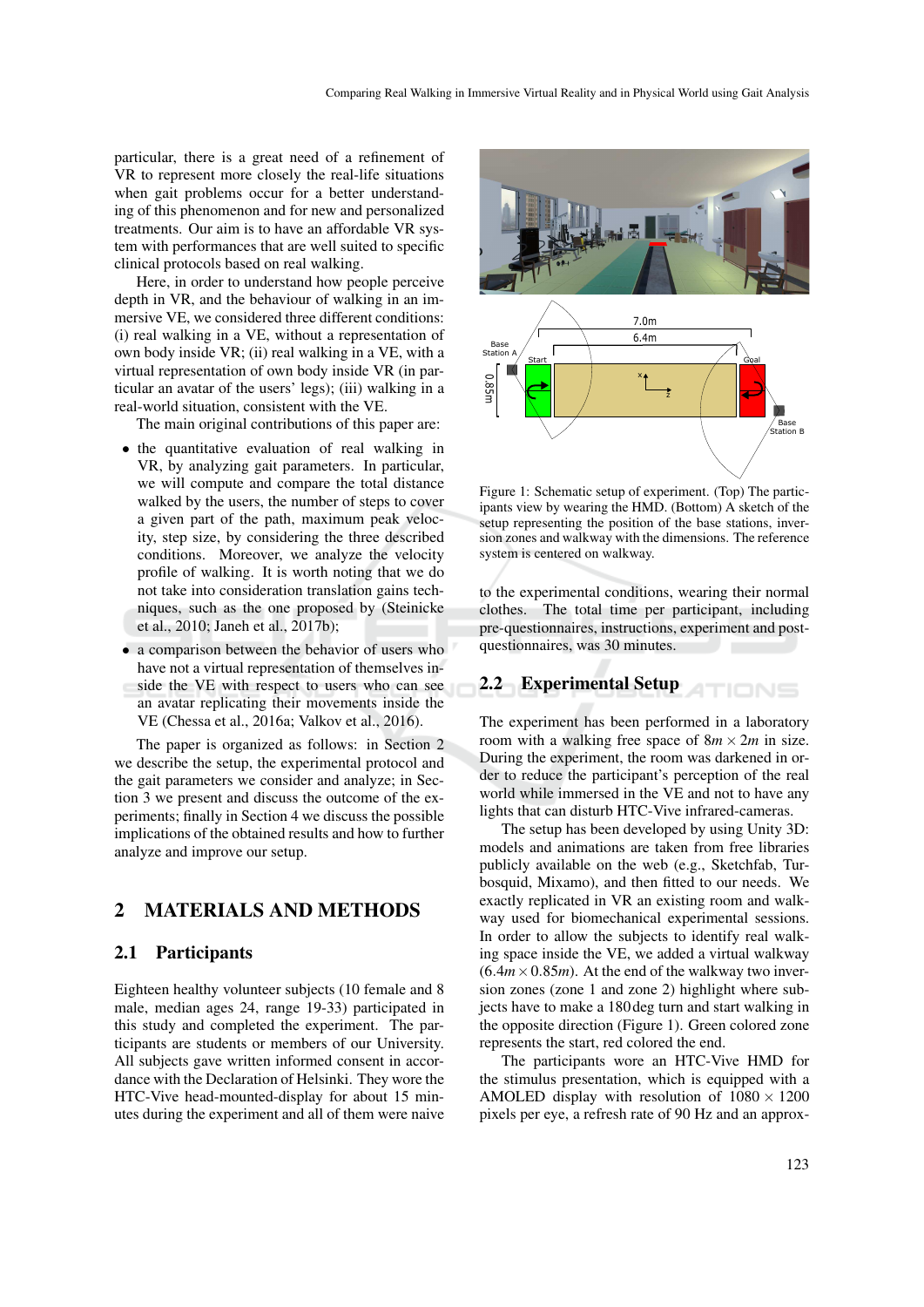imate 110◦ diagonal Field of View (FOV). The system is equipped with two base stations that are able to detect and track the 3D positions of the headset and of the two Vive controllers, by using infra-red light. A VR-ready laptop, equipped with an Intel processor with Core i5 3.5GHz, 8 GB of RAM and Nvidia GeForce 1060 (6GB VRAM) Graphics Cards, has been used for rendering, system control and recording.

The base stations were positioned face to face at a distance of 8 meters and at a height of 2 meters from the floor (see Figure 1) and connected by the provided sync cable. It is worth noting that this distance is different from the one recommended by HTC, and that in (Niehorster et al., 2017) the authors reported some measurements errors when the setup looses the tracking due to a distance between the base stations bigger than the recommended one. Nevertheless, we decided to implement this solution in order to be compliant with the real room and setup (specifically the size of the walkway) at the Hospital, where we are going to continue our experimental validation. Moreover, we previously verified that our setup is not affected by tracking issues. In particular, the headset and the controllers are always visible to the base stations, which provide continuous measurements.

We have decided to use the HTC-Vive controllers, not for tracking the users' hands and for interacting with objects in the scene, as they have been developed for, but for detecting and tracking the position of the users' legs. For this reasons, each participant performed the entire experiment with the HTC-Vive wireless controllers tied to the lateral compartment of the left and right legs, directly over the muscle peroneus longus. The controllers were used to record both 3D leg positions during the walk and for rendering leg models replicating the users' participant movements in the VE.

#### 2.3 Experimental Protocol

In order to assess cybersickness issues, all the participants filled out the Simulator Sickness Questionnaire (SSQ) (S. Kennedy et al., 1993) immediately before and after the experiment. The questionnaire consists of 16 questions corresponding to symptoms that are rated by participants in terms of severity on a Likert scale from 1 (none) to 4 (severe). These symptoms include nausea, burping, sweating, fatigue and vertigo. Furthermore, the Slater-Usoh-Steed presence questionnaire (SUS PQ) (Slater et al., 1998; Slater, 1999) was filled out after the experiment.

Each participant was asked to walk at their normal pace along the virtual (or real) walkway, without

stepping out, and moving between the two zones with the purpose to reach red zone (the goal) in each trial. The two zones alternatively switch their color whenever the subject reaches the red zone, moving the goal to the other side of the walkway. Therefore, subjects turned on themselves and kept walking in the opposite direction. This was repeated 8 times for each condition. The experiment included 3 conditions, thus 24 total trials :

- 1. VR*avatar*: Real walking in the VE along the walkway for 8 trials, where the participants see the rendering of the leg models inside of VE. We measured the leg length of each participant to rescale proportionately his/her virtual model, visible during this configuration.
- 2. VR: Real walking in the VE along the walkway for 8 trials, where we disable the leg models rendering, thus no visual feedback of the user's body is present.
- 3. Real: Real walk without HMD for 8 trials, on a real-world path identical to the one inside the VE.

The "Real" condition has been always presented as the last in the experiment, while "VR*avatar*" and "VR" conditions have been permuted.

We recorded the 3D positions of the HMD and of the two controllers fixed on the users' legs.

## 2.4 Gait Quantities Estimation

From the raw 3D positions of the HMD (i.e. of the users' head) and of the two controllers (thus indicating the position of the users' leg) we have computed the following quantities:

- *Walked Distance*: the distance between the subject's position of two successive inversion points (see Fig. 2, black lines)
- *Stride length*: it is the distance between successive points of heel contact of the same foot. Since the HTC-Vive controllers were attached on the middle portion of the legs we measured the instant of heel strike looking at the horizontal controller displacement (HCD) along the z axis. We computed HCD from the difference *zlegle ft* −*zlegright*. Heel strikes for the left foot occur at roughly the same instant as the HCD reaches a maximum (or a minimum for the right foot) (see Fig. 2, red lines, black dots). We computed the stride length as the difference between the controller positions at the instants of two successive peaks of the HCD curve.
- *Step length*: it is the traveled distance from one HTC-Vive controller (swing leg) with respect to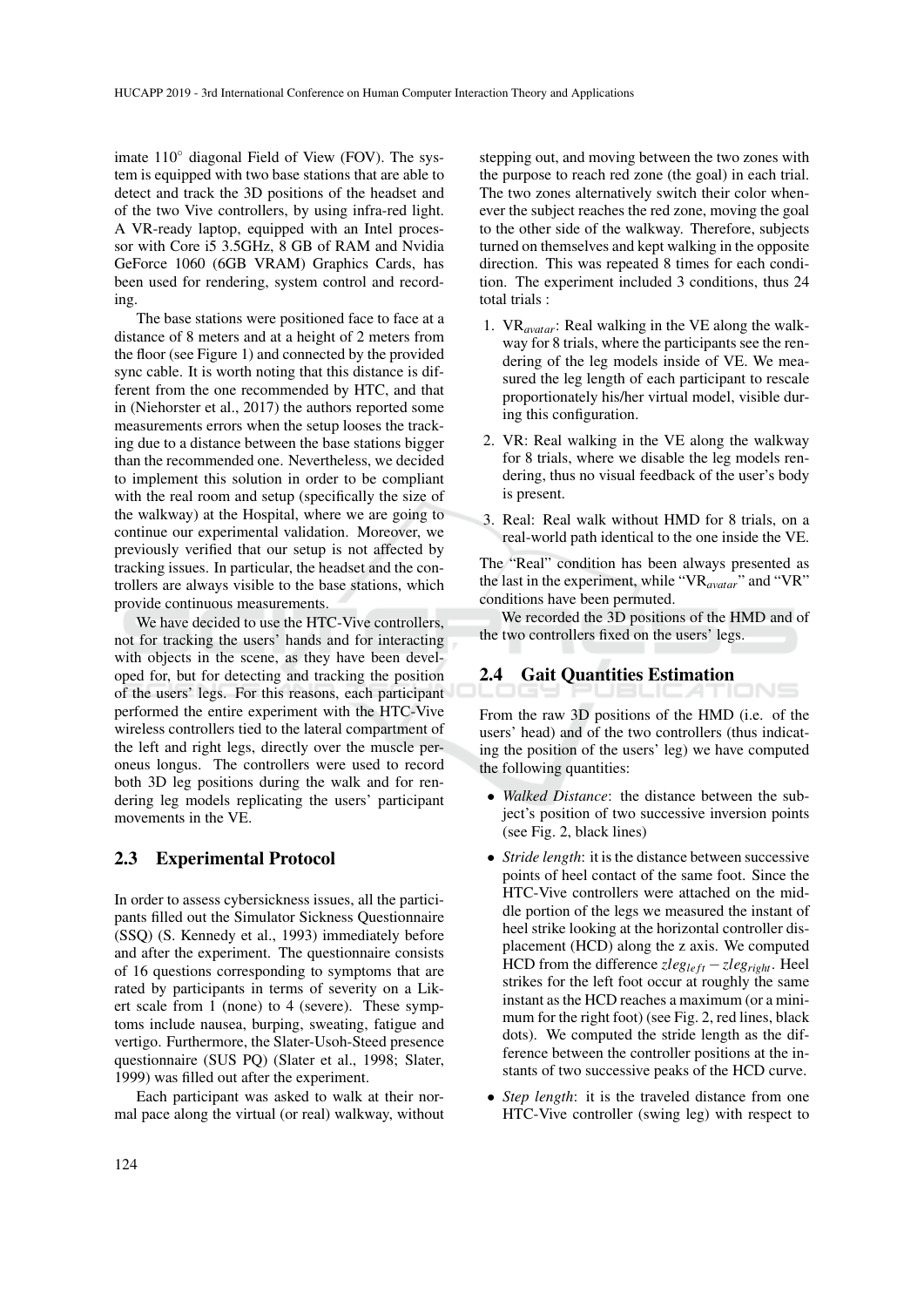

Figure 2: Example of data from one participant. Each column show data for one of the three conditions. First and second rows show data for the left leg. The third and fourth show data for the right leg. In each subpanel black lines represent the time course of the z-position, red lines the horizontal controller displacement (HCD) and blu lines represent the modulus of the velocity profile. Black dots mark the maximum and minimum of the HCD curve used to identify the heel contact time points. Red dots mark the peak swing velocity.

the other (stance leg) between the heel strike occurrences of each foot. In healthy subjects this parameter result about half stride length. We computed the step length as the difference between the swing controller position at its heel strike (maximum of the HCD curve) and the distance between the controller position at its heel strike (previous minimum of the HCD curve).

- *Step count*: it is defined by the number of steps taken to cover the entire path, for each trial.
- *Cadence*: it is the number of steps per unit time measured in steps/minute. We divided the step count by the time interval between the first and the last step in each trial and normalized with respect to one minute.
- *Peak Velocity*: it is the maximum value of the velocity. It is measured in meters per second. We computed peak velocity by looking at the peaks of the derivative of the controller positions (see Fig. 2, blue lines, red dots)
- *Velocity profile*: it is a window of 1.2*s* centered on the *peak velocity*.

To perform all the statistical analysis for the aforementioned parameters, we computed the average values across trial (for the walked distance) and across step (for the other parameters) for each subject and for each condition (Real, VR, VR*avatar*).

# 3 RESULTS

#### 3.1 Biomechanics of Walking

As we have discussed in Section 2, here we analyze the biomechanics of walking through spatiotemporal parameters to evaluate motor performances in three different conditions compared to each other: real walking (Real), virtual walking (VR) and virtual walking with users body representation in VE (VR*avatar*). Statistical analysis was performed with Wilcoxon rank sum test at the 5% significance level.

Figure 3 summarizes the mean values and standard deviations of the considered biomechanical quantities, averaged across participants for the three conditions.

We first analyze all the trajectories (all the trials, for each subject) in each considered condition (Real, VR and VR*avatar*), thus computing the total distance traveled in each trial. Each participant was asked to walk to reach the inversion zones for both the real condition and two virtual conditions. Our results show that participants travel in the correct way the distances presented to them in all conditions, as shows in Figure 3, and statistical analysis produces no significant differences among real and virtual conditions (p= 0.0718 and p=0.2473 respectively for Real vs. VR and Real vs. VR*avatar*). Therefore, we can have a first indication that there is no difference between real and virtual behaviors, in opposition to previous perceptual studies that reported understimation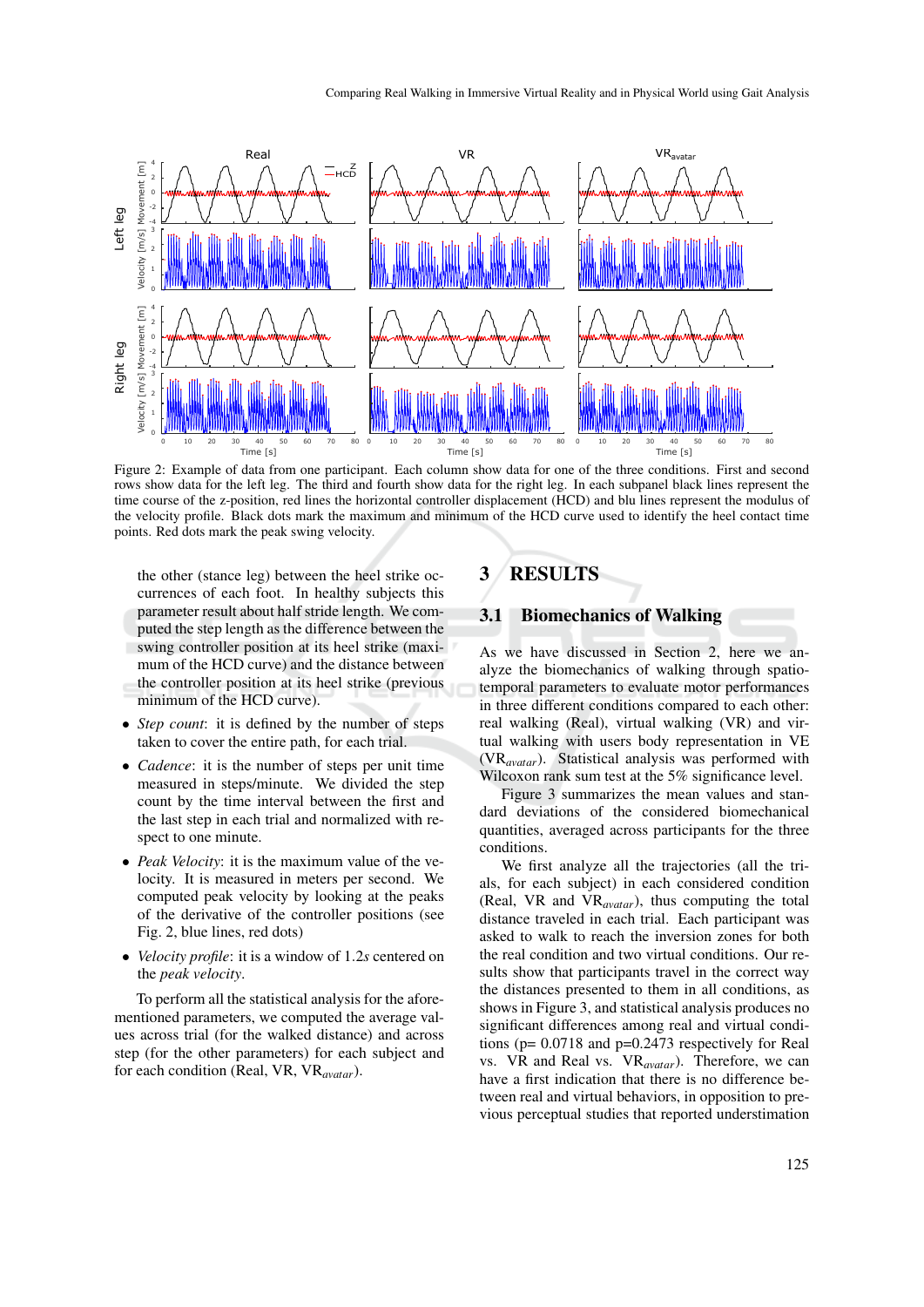

Figure 3: Mean and standard deviation in each condition of walking for spatio-temporal parameters. On step count, cadence and peak velocity significant differences between Real and two virtual conditions are highlighted.

and depth compression in a VE (Valkov et al., 2016; Janeh et al., 2017b). It is worth noting that the contribution of having a virtual representation of the users' legs does not emerge, probably due to the fact that no depth compression occurs also in the standard VR setup without avatar.

To obtain a finer analysis at the level of the single stride/step we first analyzed the *stride length*. From the analysis no significant effect of immersive walking in VE emerged (p=0.788 and p=0.6464 respectively for Real vs. VR and for Real vs. VR*avatar*).

The same result arises from the estimation of the *step length*. It is worth to note that these values are consistent with the *stride length*, which is about double in healthy subjects. As for *stride length*, the Wilcoxon rank sum test produces no significant differences ( $p=0.987$ ,  $p=0.861$  for Real vs. VR and Real vs. VR*avatar*).

On the contrary, the *step count* shows significant differences between real and virtual conditions. The obtained values show that in a VE people tend to make a slightly greater number of steps. Mean *step count* value for Real condition  $(9.45 \pm 0.68 \text{ step})$  is significantly smaller than mean *step count* values for the two virtual conditions (VR:  $10.48 \pm 1.24$ , p=0.01; VR*avatar*: 10.5± 1.01, p=0.002).

*Cadence* is defined as the number of steps per unit time (steps/minute). The obtained values for *cadence* are linked to the previously computed *step count* value, indeed we still have significant differences between real and virtual conditions (p= 0.0018 for Real vs. VR and p=0.0023 for Real vs. VR*avatar*).

We also analyzed velocity, to assess and to compare the *peak velocity* during the swing phase for each foot. Mean peak values show a difference ( $p < 0.05$ ) for Real vs. VR and Real vs. VR*avatar*, computed for left and right leg) between real and virtual conditions, with greater velocity during real walk  $(2.72\pm$ 0.35 m/s for left leg and  $2.7 \pm 0.33$  for the right leg) compared to walking in VE (VR:  $2.42 \pm 0.36$  m/s and  $2.39 \pm 0.36$  m/s respectively for left and right leg,  $VR_{avatar}$ : 2.41 $\pm$ 0.34 and 2.38 $\pm$ 0.29 respectively for left and right leg). This result is in agreement with results in the literature that reported an evident reduction of velocity in VE with respect to a real world situation (Nabiyouni et al., 2015).

It is worth noting that in our setup the Real condition was always presented at the end of the experiment. This can have an influence in the presented results, we should further analyze.

Despite this significant difference in peak velocity, it is evident (as shown in Figure 2) that there is a velocity pattern that is repeated in similar way in all the three conditions. Since the values between left and right leg are very similar, we used the average values for the following analysis. Therefore, the analysis of the average velocity profile (across trial and subjects) for each condition, allowed us to assess whether there is an actual correspondence and overlapping between real and virtual conditions. This is qualitatively illustrated in Figure 4(left), in which the average profiles for all conditions are shown with their associated standard deviations. The similarity among the conditions is even more evident if we look at the normalized profiles with respect to maximum value for each condition. Indeed, Figure 4 shows how such profiles are extremely repeatable. The statistical analysis of the average quadratic error between the mean profiles in the three conditions, all normalized as mentioned above, does not appear to be a significant difference  $(p= 0.231 e p=0.112$  Real vs. VR and Real vs. VR*avatar*). Such a result could be the confirmation that we have achieved a natural walk behaviour in virtual environments.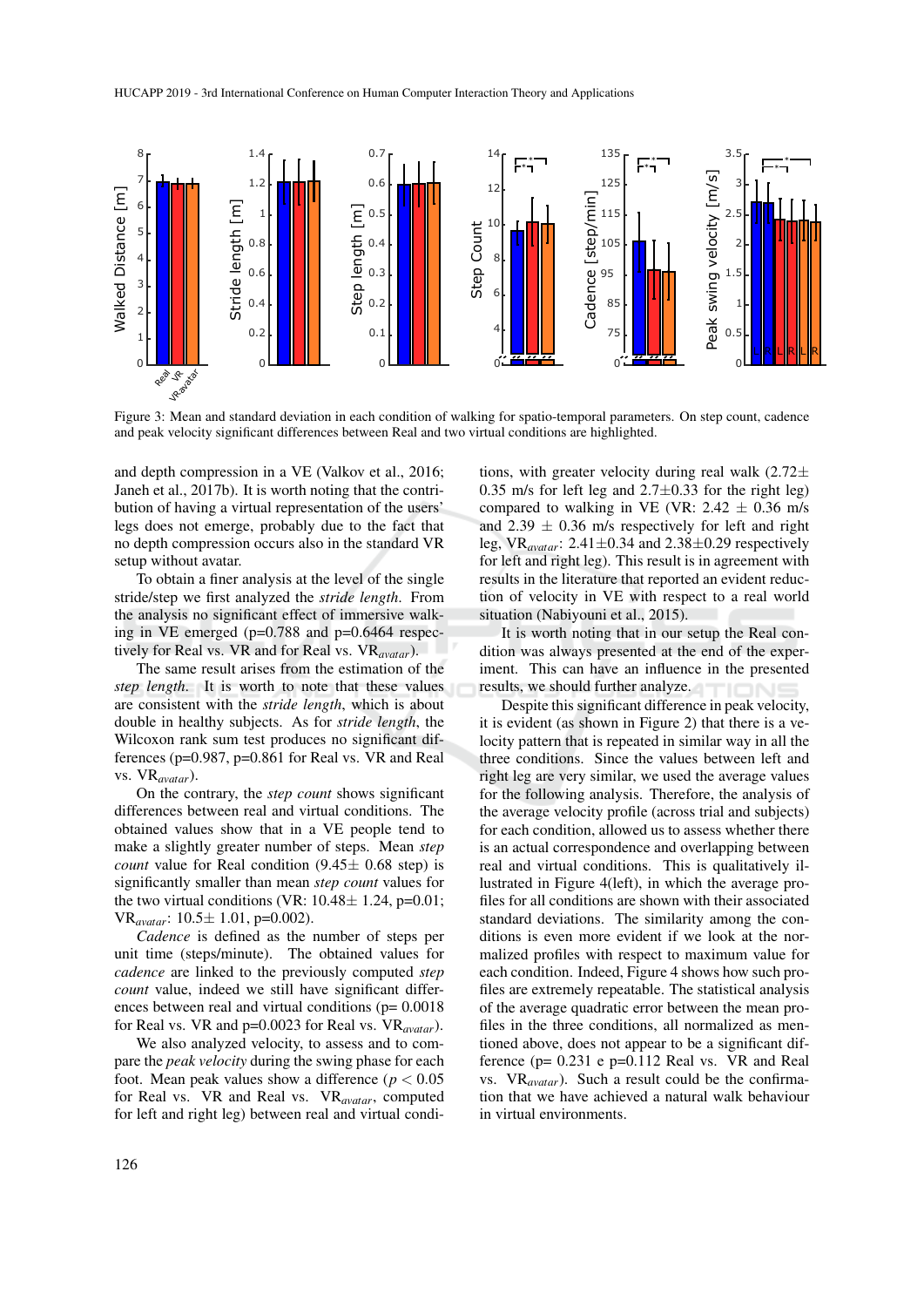

Figure 4: (left) Mean velocity profile and (right) normalized mean profile for Real, VR and VR*avatar* conditions.

We can also say that having a virtual representation of the users legs has not led to any change in any of the parameters compared. Nevertheless, it is worth noting that this result could be affected by the reduced field of view of HMD. This fact will be the focus of future analysis.

## 3.2 Self-reported Assessment through **Questionnaires**

The SSQ score averaged across all the participants is  $10.39 \pm 10.65$  before the experiment, and 12.46  $\pm$ 13.87 after the experiment. The scores indicate overall low simulator sickness symptoms for walking with an HMD ( $p = 0.61$ ). Moreover, the analysis of the sub-scores of the SSQ indicate that no specific domains of simulation-related sickness were changed by VR exposure: we measured a mean N (Nausea) score of  $8.48 \pm 11.74$ , a mean O (Oculomotor) score of  $11.79 \pm 11.4$  and a mean D (Disorientation) score of 12.37± 20.2. The mean SUS PQ score for the sense of feeling present in the VE was  $M = 2.8 \pm 1.98$ , which indicates a moderate sense of presence.

## 4 CONCLUSION

In this paper, we have addressed an important problem related to interaction in immersive virtual reality: natural walking inside virtual environments. Researchers have addressed such a problem by developing systems and techniques that allow people to explore VE, though having a limited physical interaction spaces (i.e. by using treadmills, stepping systems, or walk-in-place techniques). Recently, new technologies allow people to precisely track the 3D position of the users and to translate such measures into position and orientation of the virtual cameras, thus replicating human movements inside the VR. This is typically achieved by using optical tracking systems (Janeh et al., 2017b). Here, we have presented a

low-cost system that uses the HTC-Vive tracking system, only. Our aim was to evaluate human locomotion, from a biomechanical point of view, in order to assess whether such a system can be effectively used in clinical VR tasks involving walking. For this reason, we have created a virtual environment that replicates a specific setup used at Hospital, where people can walk and we have compared some gait quantities derived from the users' tracking, in order to understand whether differences occur between walking in the real world and in VR. We have also taken into account the presence of an avatar inside VR replicating the movements of the users' legs, to understand whether this affects locomotion.

Referring to the main paper's aims described in Section 1 we can devise the following conclusions and future works:

- The analysis of the considered gait parameters shows that there are no significant differences in the total distance the users walk, in the stride and step length. On the contrary, we noticed significant differences in the peak swing velocity, the step count and the cadence. This can be explained by the fact that subjects wore a cabled HMD for the virtual conditions, and this could be a possible factor that introduces differences in the walking behavior with respect to a real world situation. Moreover, most of the subjects have never experienced walking in immersive VR before, thus we should further analyze whether these differences disappear after a longer training session. The velocity profiles of each walking averaged across participants do not show significant differences among the three conditions, thus showing that people walk in a similar way in the three scenarios.
- The obtained results can be affected by the fact that we have used a low-cost setup to track users' movements. From the literature (Niehorster et al., 2017), we know that the considered setup is characterized by a good accuracy but in some situations it can be affected by errors. In particular, shifts in the reference measurement system can occur when working far from the theoretical limit of use of the HTC-Vive, as in our case. A future work will be a comparison with a optical tracking system, in order to verify whether the same results are obtained also by using a different tracking system, and to further assess the reliability of our low-cost system.
- All the results show that no differences occur between the situation in which the user can see an avatar of his/her legs, and the one in which no visual feedback about his/her own body is pre-